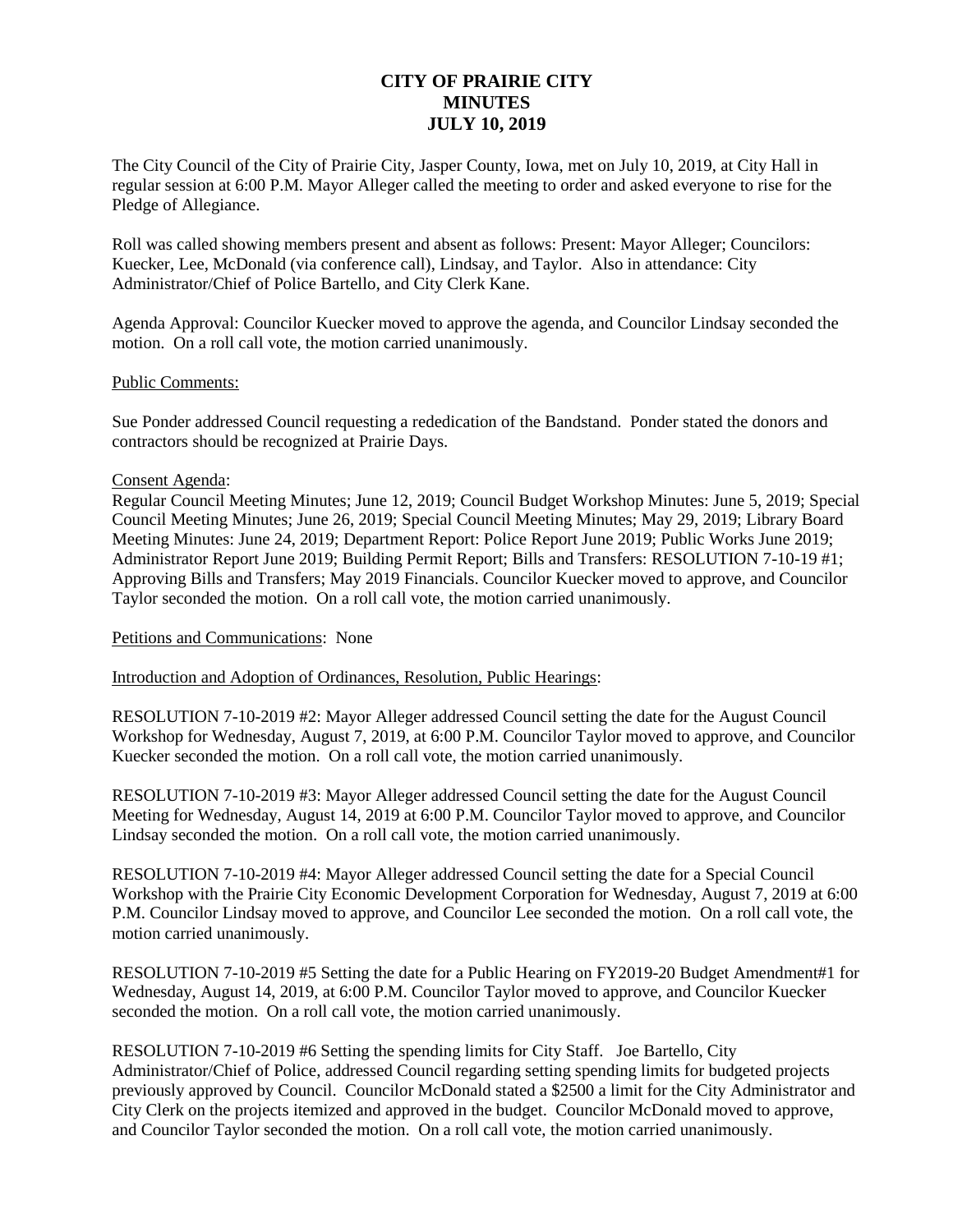## **MINUTES July 10, 2019 Page 2**

#### Old Business:

Andrew Inhelder, Project Engineer with MSA, provided Council with an update on the water distribution system improvements and the water system evaluation. MSA has collected all water utilities needed for the water distribution study. Collection of the curb stops is ongoing, and as they collect curb stops the collect sanitary sewer and storm sewer infrastructure. MSA will create GIS maps and train City Staff on the use.

Water Study and Proposal - Andrew Inhelder, Project Engineer with MSA, provided Council with the water study results. Council took action to publish a request for qualification for engineering services to be due no later than August 14, 2019, at 4:00 PM. Council also directed staff to complete a LMI study with Simmering and Cory in relation to the drinking water improvement study.

Joe Bartello, City Administrator/Chief of Police, led the discussion for possible action for the building located at 100 S. Marshall. The building was purchased by the City in May for undetermined use. Councilor Taylor made a motion the building be offered to the Library Board to explore the option of remodeling for a library expansion. Councilor Kuecker seconded the motion. On a roll call vote, the motion carried unanimously. Council requested the Library Board provide an update at the August meeting.

Councilor Lee discussed the leaks at the City building 807 W. Second Street, where the Clothing Closet is housed. Lee requested an additional \$1500 be provided by the City to fix the roof. Joe Bartello, City Administrator/Chief of Police, stated the building is in poor condition, and the Clothing Closet does not have long term plans for the building. He suggested a walk-through of the building to access the issues and conditions. Jenny Wing spoke and stated her husband, Lonny Wing, an HVAC/ Carpenter would be willing to be present at the walk- through and provide an estimate for repairs. The item was tabled for the August meeting.

## New Business:

Prairie Day's Special Alcohol Permit Request for Stampede Bar, owner Todd Fiechter. Joe Bartello, City Administrator/Chief of Police stated that Stampede would again be hosting a bags tournament on Jefferson Street during Prairie Days and requested a special alcohol permit. Councilor Lindsay moved to approve, and Councilor Kuecker seconded the motion. On a roll call vote, the motion carried unanimously.

Mayor Alleger read Council a letter from Michael Scott, State of Iowa Librarian. The Prairie City Library met the conditions for state accreditation of In Service to Iowa: Public Library Standards, Sixth Edition. Alleger congratulated, Sue Ponder, Library Director, for achieving this honor for the Prairie City Library.

Mayor Alleger addressed Council regarding the current City Staff Structure with the dual role of City Administrator and Chief of Police. Joe Bartello moved into the dual role in July 2017, when the previous City Administrator role was vacated in May 2017. Mayor Alleger asked for a motion for moving forward with the dual role. No action. Mayor Alleger asked for a motion for moving forward with separating the two positions, City Administrator and Chief of Police. Councilor Lee made a motion to separate, Councilor Kuecker seconded the motion. On a roll call vote, 4 yes (Lee, Kuecker, Taylor, Lindsay), 1 no (McDonald).

Joe Bartello, City Administrator/Chief of Police, addressed Council regarding the FY 2019-20 employee pay rates and incentives. Councilor Taylor suggested item be tabled for additional information. No Action.

Joe Bartello, City Administrator/Chief of Police, addressed Council regarding the FY 2019-20 City Projects. As previously discussed, Bartello requested Council approve a \$2500 a limit for the City Administrator and City Clerk on the projects itemized and approved on the budget. Councilor McDonald moved to approve, and Councilor Kuecker seconded the motion. On a roll call vote, the motion carried unanimously.